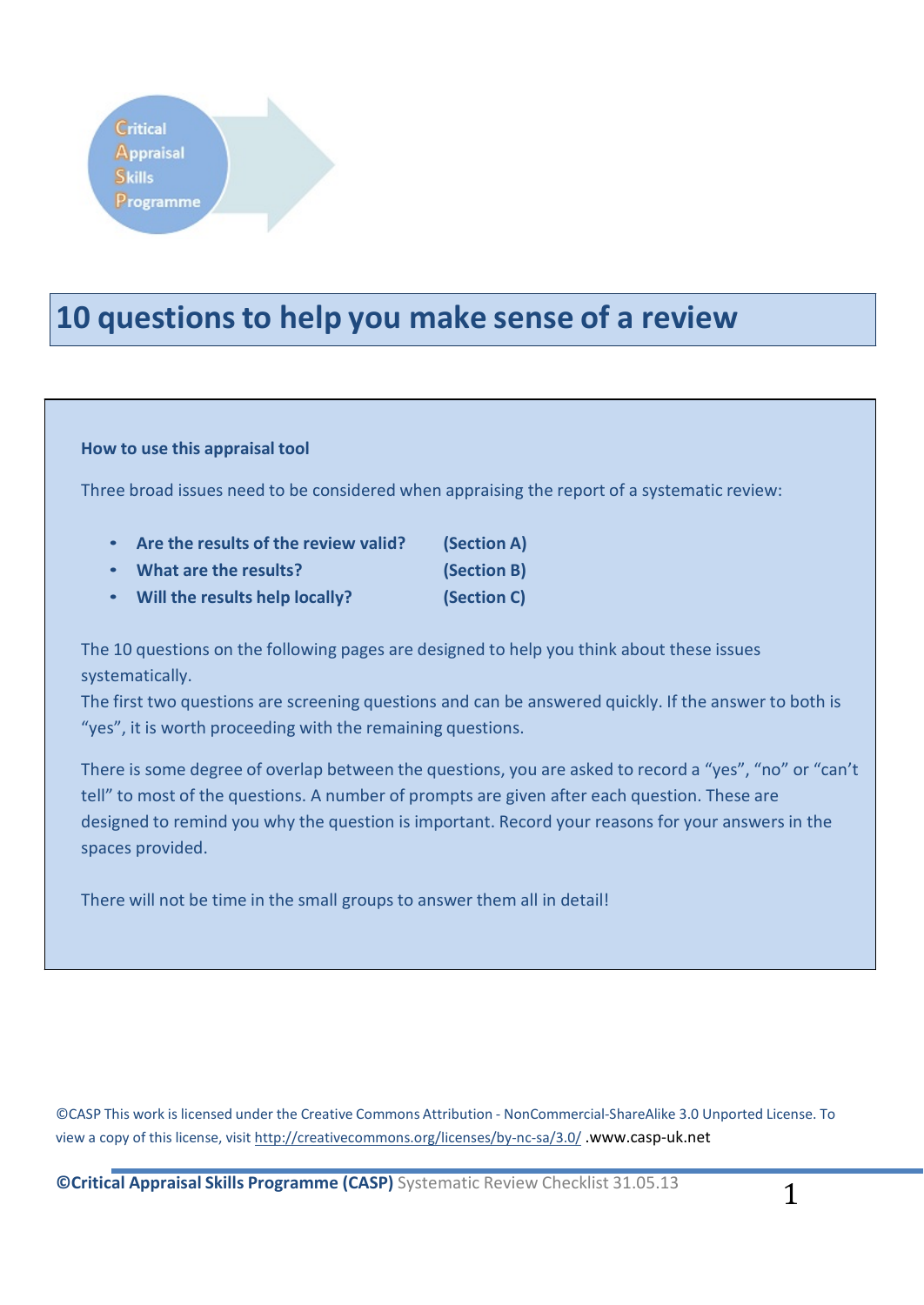## **(A) Are the results of the review valid? Screening Questions 1. Did the review address a clearly focused question? Yes Can't tell No** HINT: An issue can be 'focused' In terms of • The population studied The intervention given • The outcome considered **2. Did the authors look for the right type of papers?**  $\Box$  Yes  $\Box$  Can't tell  $\Box$  No HINT: 'The best sort of studies' would Address the reviews question • Have an appropriate study design (usually RCTs for papers evaluating interventions)



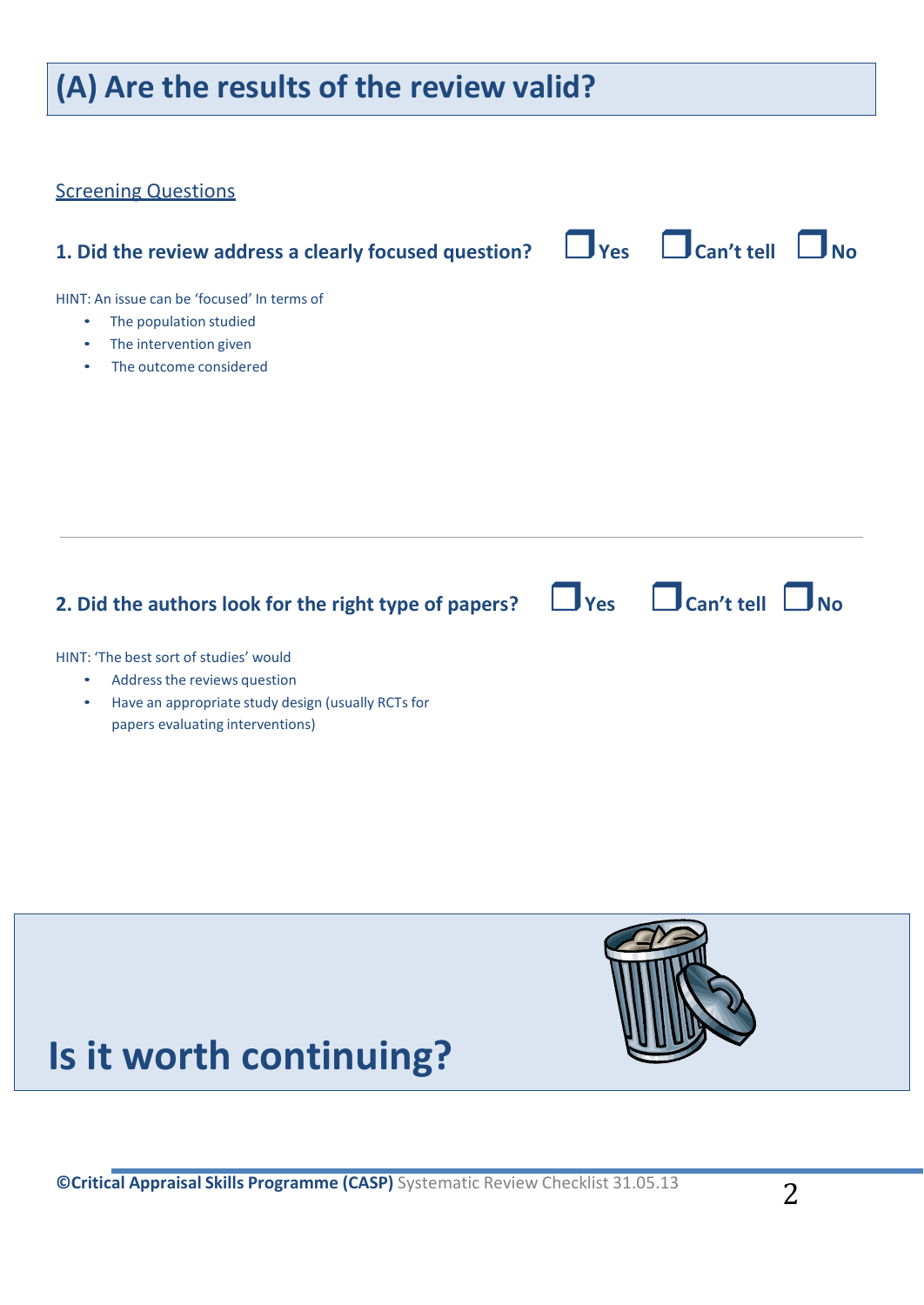## Detailed questions

| 3. Do you think the important, relevant<br>studies were included?                                                                                                                                                                                                                                                                        | Yes            | Can't tell                                  |
|------------------------------------------------------------------------------------------------------------------------------------------------------------------------------------------------------------------------------------------------------------------------------------------------------------------------------------------|----------------|---------------------------------------------|
| <b>HINT: Look for</b><br>Which bibliographic databases were used<br>$\bullet$<br>Follow up from reference lists<br>$\bullet$<br>Personal contact with experts<br>$\bullet$<br>Search for unpublished as well as published studies<br>٠<br>Search for non-English language studies<br>$\bullet$                                           |                |                                             |
| 4. Did the review's authors do enough to assess<br>the quality of the included studies?<br>HINT: The authors need to consider the rigour of the studies they have<br>identified. Lack of rigour may affect the studies' results. ("All that                                                                                              | $\mathsf{Yes}$ | $\Box$ Can't tell                           |
| glisters is not gold" Merchant of Venice - Act II Scene?)<br>5. If the results of the review have been combined,                                                                                                                                                                                                                         |                | $\Box$ Yes $\Box$ Can't tell<br>$\n  TNo\n$ |
| was it reasonable to do so?<br><b>HINT: Consider whether</b><br>The results were similar from study to study<br>۰<br>The results of all the included studies are clearly displayed<br>$\bullet$<br>The results of the different studies are similar<br>$\bullet$<br>The reasons for any variations in results are discussed<br>$\bullet$ |                |                                             |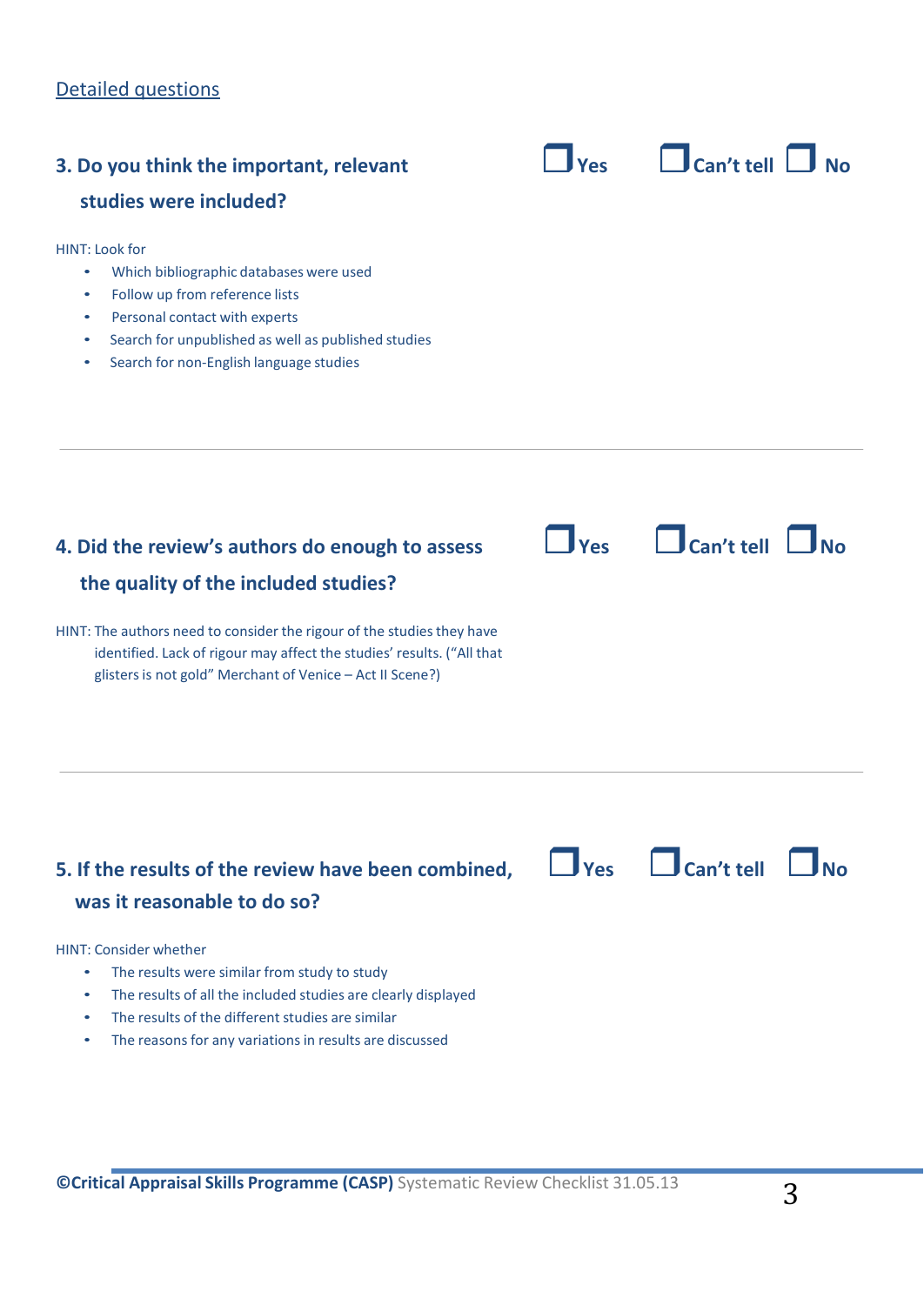## **(B) What are the results?**

### **6. What are the overall results of the review?**

HINT: Consider

- If you are clear about the review's 'bottom line' results
- What these are (numerically if appropriate)
- How were the results expressed (NNT, odds ratio etc)

#### **7. How precise are the results?**

HINT: Look at the confidence intervals, if given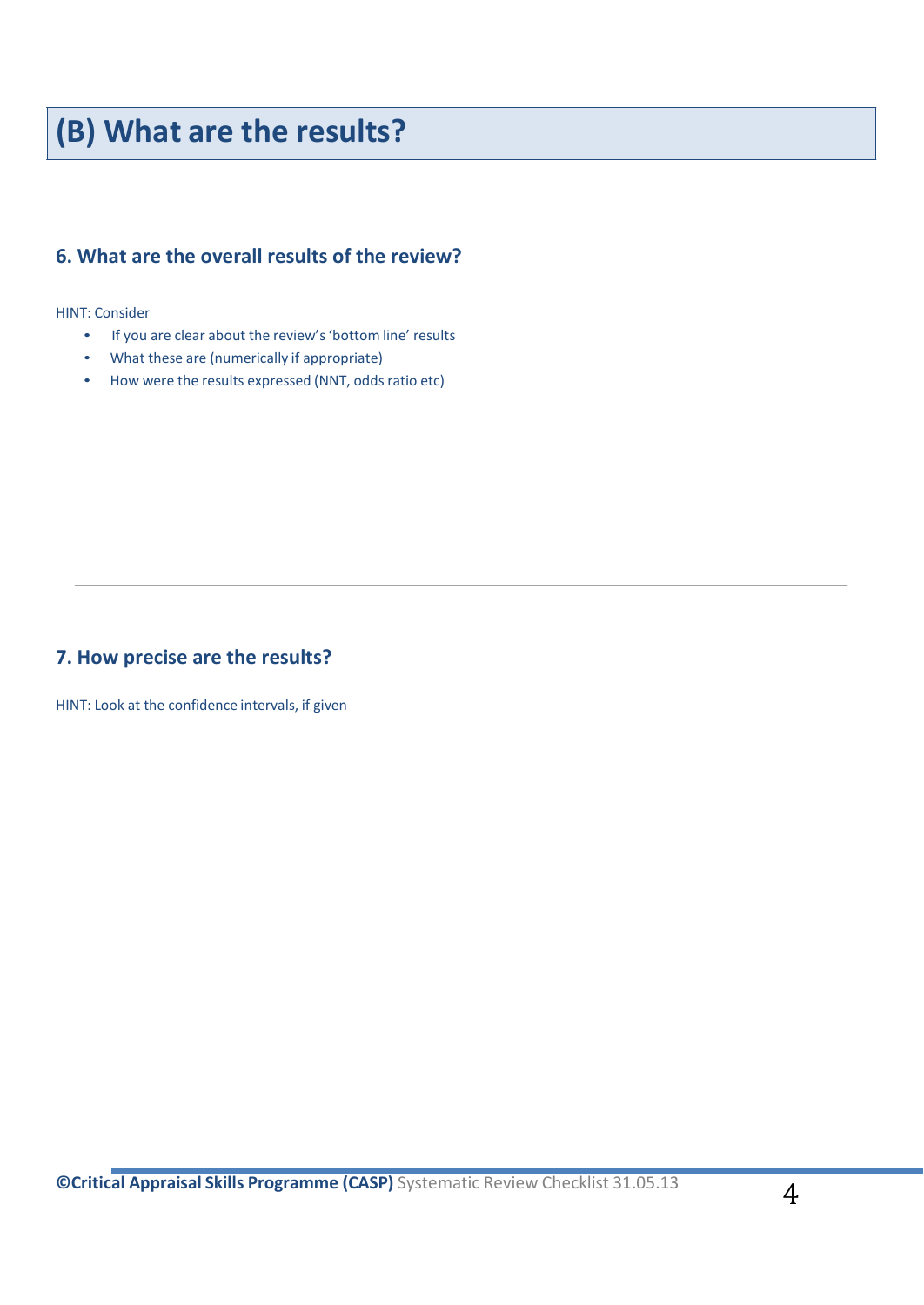# **(C) Will the results help locally? 8. Can the results be applied to the local population?**  $\Box$  Yes  $\Box$  Can't tell  $\Box$  No HINT: Consider whether • The patients covered by the review could be sufficiently different to your population to cause concern Your local setting is likely to differ much from that of the review **9. Were all important outcomes considered? Yes Can't tell No** HINT: Consider whether • Is there other information you would like to have seen **10. Are the benefits worth the harms and costs? Yes Can't tell No** HINT: Consider Even if this is not addressed by the review, what do you think?